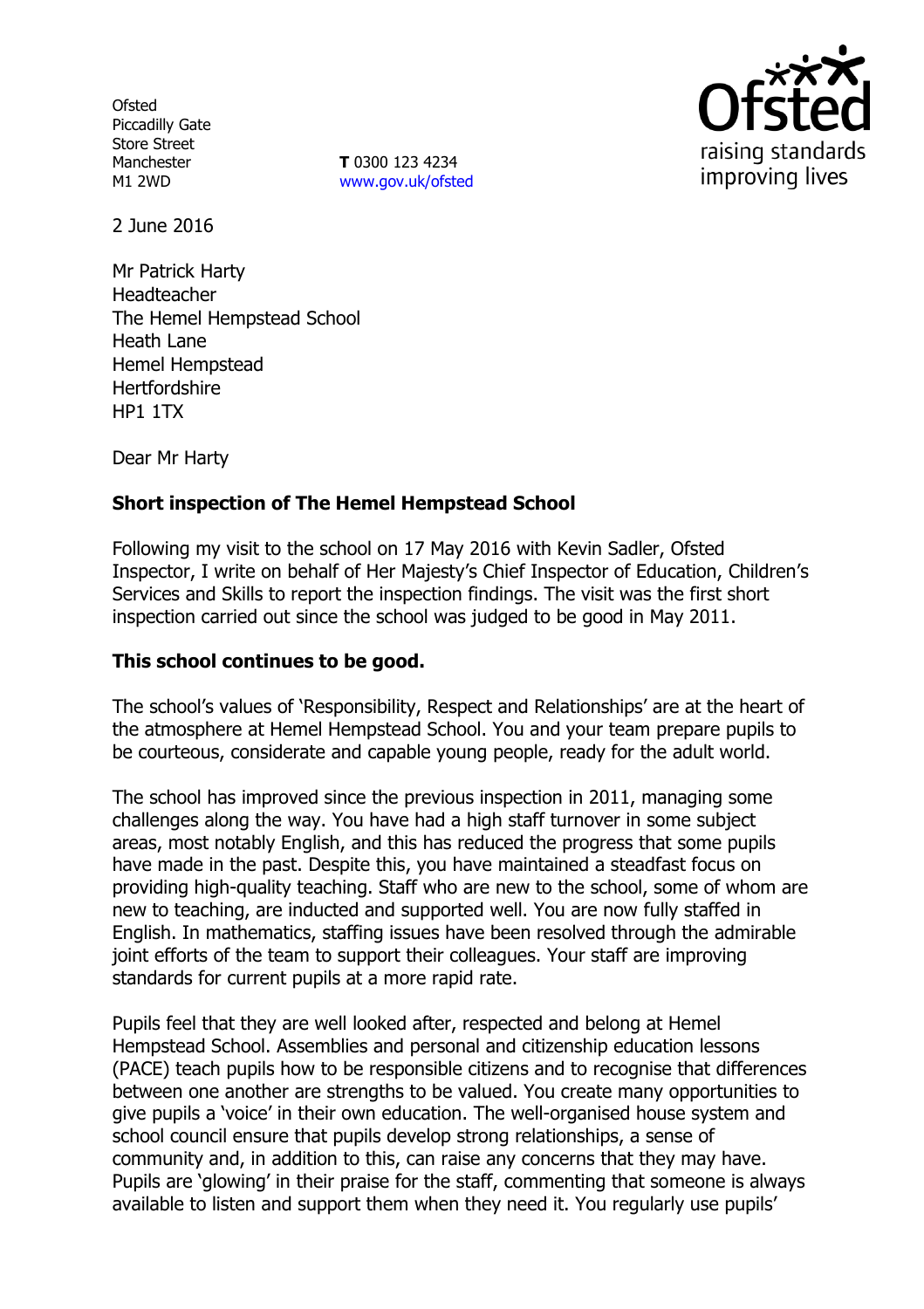

views to improve what happens in lessons. For instance, in modern foreign languages, where pupils requested more opportunities to develop their speaking skills, teachers have adapted their teaching to include this. Consequently, pupils are enthusiastic about their school life and feel that they are listened to.

The subjects on offer, the extra-curricular clubs, the specialist performance facilities and the visits programme, give pupils lots of chances to find a new skill or develop a passion for an area of their learning. Pupils, staff and parents talk about the excellent school productions and the significant numbers of pupils involved. Many pupils also develop a love of reading through events such as book challenges and author visits. Your 'Aspire' programme is increasing pupils' own aspirations about what they can and should be achieving. Pupils explain that this programme is helping them to see their potential, have a better work ethic and bigger ambitions for their education.

Leaders have brought significant improvements to the sixth form since the previous inspection. Learners achieve high standards and make good progress in their A-level studies. They are highly appreciative of the good teaching, feedback, additional one-to-one support and the wealth of opportunities they receive. They say that teachers 'go the extra mile' for them. The school has widened the subjects that it offers by working with other local schools and colleges in the 'consortium' so that learners can access a broad range of subjects. They have also provided transportation so that learners can focus on learning rather than the logistics of travelling to get to lessons. Learners are role models for the younger pupils in the school. Roles such as head boy and girl or the sixth-form executive committee are leadership roles to which younger year groups aspire. Leaders in the sixth form are unequivocal that ensuring that learners go on to the correct next stage of their career, training or education is just as important as the grades that they achieve. The 'destinations wall' is a celebration of the successes of past alumni as well as a reminder to current pupils about the opportunities open to them. Pupils are very well supported to apply for university, find employment or access further training facilities.

Leaders and governors have accurately identified the weaknesses of the school and know that there are areas where their work needs to be more precise. Their action planning does not always give strong guidance on how they will improve some areas of the school's performance. Leaders and governors also acknowledge that support plans for those pupils who have special educational needs or disability are not always specific or aspirational enough about academic achievement. This makes it difficult for teachers to meet pupils' learning needs in lessons. It also means that leaders' views on teaching can be a little overinflated as they do not fully take account of how well the needs of these pupils are being met.

## **Safeguarding is effective.**

The record of checks of suitability of staff to work with children is fully maintained and meets all requirements. Training for staff is up to date and ensures that they know what to do if they have concerns. Staff are clear that the safety and welfare of pupils is paramount to the work that they do. Governors are well trained and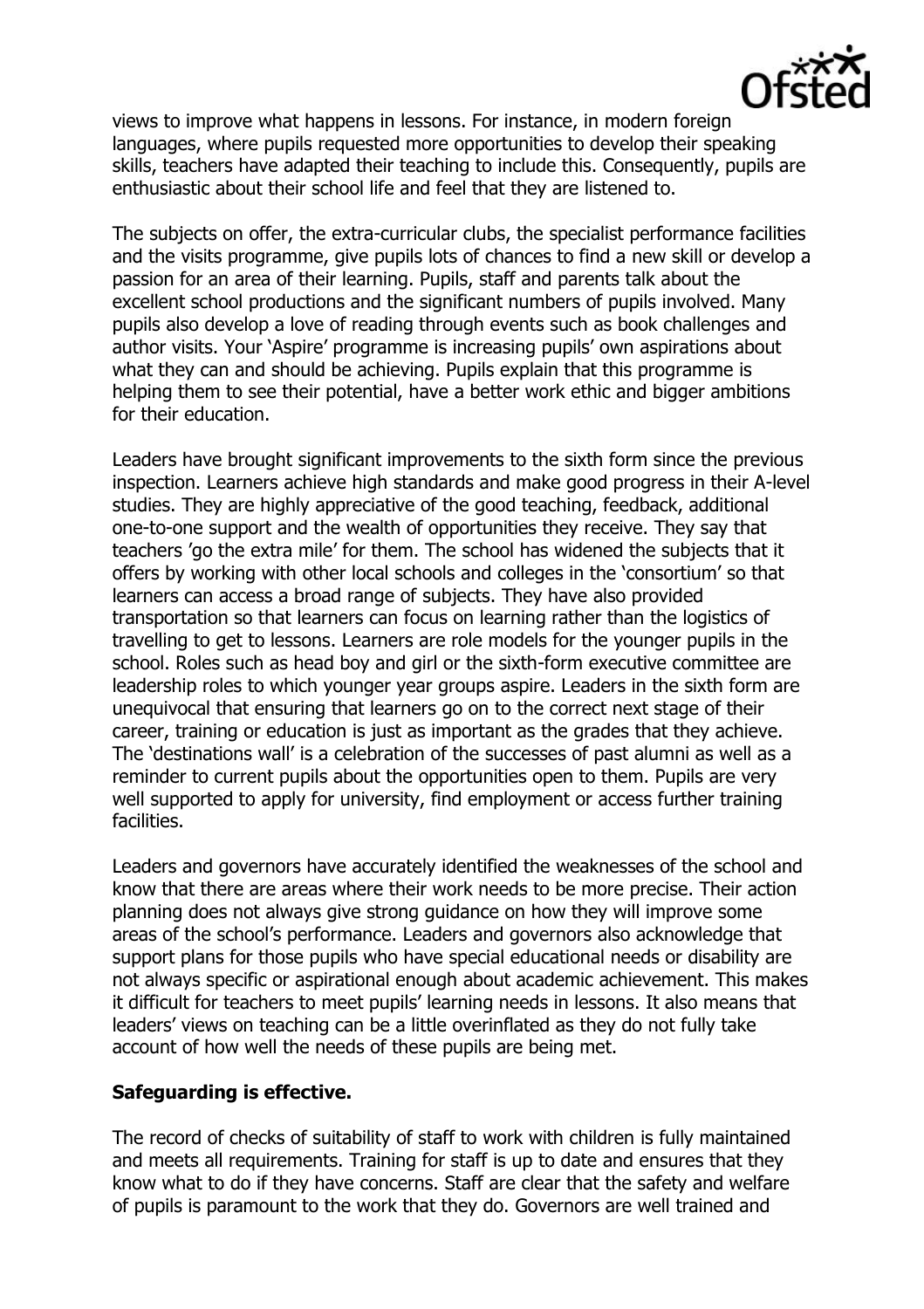

aware of their statutory responsibilities. They visit regularly to ensure that safeguarding procedures are effective. Additional work that has taken place on fencing around the school boundary now ensures that the school site is very secure. Pupils are taught how to stay safe through a well-thought-out curriculum which enables them to understand the risks both online and in their day-to-day life. They refer their worries to staff and are very confident that staff will deal with these effectively.

# **Inspection findings**

- **Leaders know the strengths and weaknesses of the school. The school's** self-evaluation identifies the correct areas for improvement. Leaders are taking effective action to improve the school. They are constantly refining their skills in how to monitor the progress of groups of pupils. However, some of their action planning is not specific enough to ensure that all staff are clear about what is expected of them or how to precisely support pupils.
- Overall key stage 4 attainment for pupils has been significantly above the national average for the last three years. Leaders and governors are explicit in their view that they must continue to maximise on the high prior attainment of many pupils from primary school. Professional conversations which challenge the status quo occur between senior leaders and those that they line manage. As a result, current pupils are making better progress and so the gaps in attainment between disadvantaged pupils and also those who have special educational needs or disability compared with their classmates are being reduced.
- Leaders have rightly focused on developing teaching in English. Despite the high turbulence in staffing over the last two years, those new to the team are inducted well and supported to improve their teaching. Leaders are using information strategically to support pupils who are underachieving. Consequently, current pupils are making progress in line with national averages.
- The most-able pupils, including those who are from disadvantaged backgrounds, are attaining significantly above the national average in the English Baccalaureate and are making progress broadly in line with national average in most subjects. More pupils achieve the top grades in triple science than others nationally. The improvements in English mean that current pupils are learning effectively and this is improving their overall progress in the school. More than this, the most-able pupils are very enthusiastic about their experience of the school. They take part in a range of extra-curricular clubs, enjoy the additional reading opportunities and appreciate the guidance they are given to see what university and careers they could aspire to. They say the support they receive is comprehensive and that staff are committed to ensuring that they have high ambitions and achieve them.
- Sixth-form progress is significantly higher than the national average at A and AS level, with very strong performance in dance, drama and information and communication technology (ICT). Teaching is effective and leads to learners making good progress. Learners are keen to achieve well, act on advice and improve their work. They dress smartly, act responsibly, take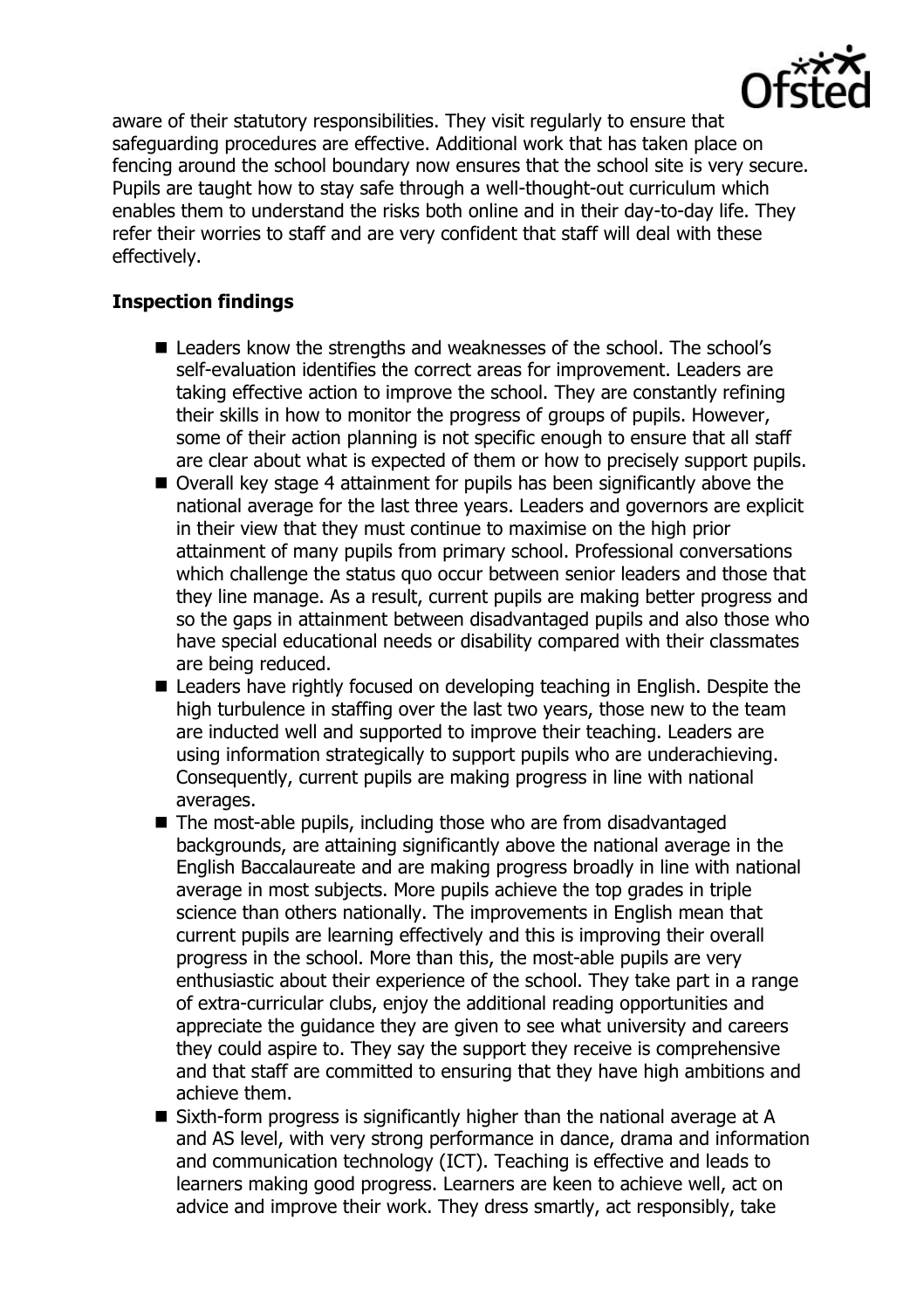

part in the community and are role models for younger pupils. Most learners go on to study at university, although a significant minority acquire very appropriate post-18 apprenticeships, training or careers.

- Attendance is better than the national average and improving at a rapid rate for disadvantaged pupils and those who have special educational needs or disability. Leaders use some of the additional funding that the school receives on their 'attendance, behaviour, intervention' programme which has had a direct impact on reducing the rates of absence and exclusion for these specific groups of pupils. As a consequence of improved attendance and behaviour, the progress of disadvantaged pupils and those who have special educational needs or disability is improving.
- $\blacksquare$  The curriculum gives pupils a breadth in the core subjects of English, mathematics and science, as well as opportunities to study more than one language. Alongside this, pupils develop a passion for their other subject areas, such as dance, drama and music. Extra-curricular opportunities are significant and lots of pupils participate in these.
- $\blacksquare$  Pupils are positive about the support they receive to make decisions about their future. Year 7 pupils benefit from a number of transition and support events when they join the school. The thoroughly detailed guidance and mentoring that pupils in Years 9 and 11 receive when taking their next-step options ensures that they make appropriate course choices. As a result, pupils are very well prepared for life after school, and almost all of them go on to achieve success in their job, training or further education.
- Leaders review a range of information about pupils who have special educational needs or disability and create bespoke programmes that help pupils to make progress. One example is the additional literacy lessons which are improving pupils' reading, spelling and comprehension. However, the overall academic targets for pupils who have special educational needs or disability are not always sufficiently aspirational or specific enough. The guidance given to teachers is not always helpful to ensure that they are able to plan effectively to meet the varying needs of these pupils in their lessons.
- Leaders are too generous in their evaluation of teaching because, if teaching was as good as the school suggests, then outcomes for pupils would be much better. They do not always place enough emphasis on what teachers need to do to better meet the needs of pupils. Some staff are not receiving rigorous enough challenge on how they are providing suitable learning activities. This is especially true for pupils who have special educational needs or disability.

## **Next steps for the school**

Leaders and those responsible for governance should ensure that:

- $\blacksquare$  all actions in the school development plans are specific and give clear guidance to staff
- $\blacksquare$  the monitoring of teaching focuses more on how well teaching is meeting the needs of different pupils to ensure that they make good progress
- the academic targets set for pupils who have special educational needs or disability are all equally ambitious and measurable.